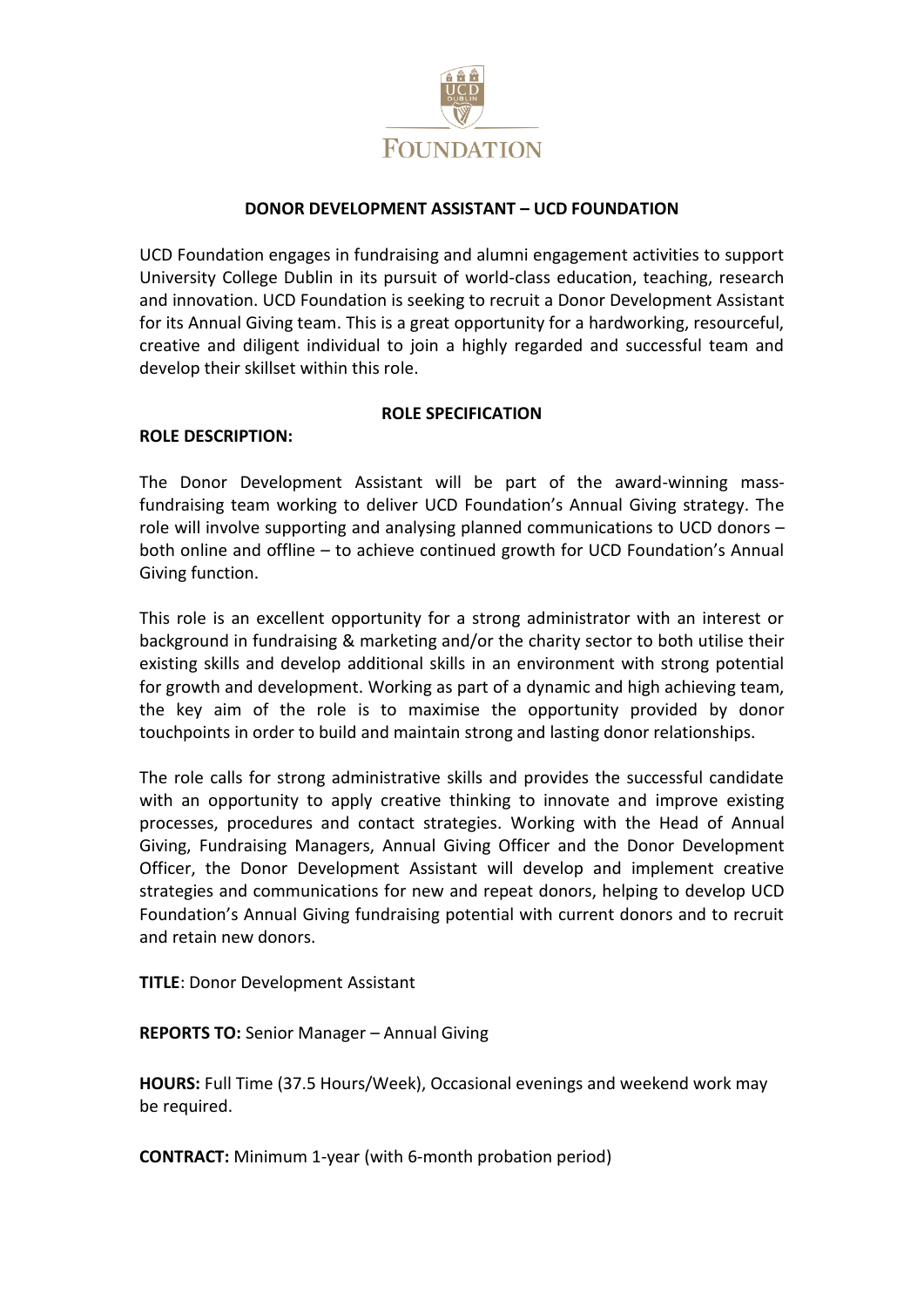#### **OVERALL RESPONSIBILITY:**

- To complete the administration of the annual giving programme with the assistance of the wider Annual Giving and Finance teams
- Plan and execute touchpoints on the donor journey and develop and meet key communication timelines
- Assist the donor development officer with gift processing and receipting, implementing best practice messaging
- Analyse and recommend improvements to donor behaviour and performance, as well as contact strategies
- Assist the Annual Giving Team in delivery of UCD Foundation's fundraising strategy

### **MAIN DUTIES/RESPONSIBILITIES:**

### **Communication with donors:**

- Contribute to a sustainable donor development strategy to maximise longterm income and the lifetime value of each donor
- Ensure that "supporter care" is delivered to our donors to a sector leading standard
- Execute communications tasks with flawless grammar and punctuation
- Provide critical insight on our donors based on intelligent data analysis
- Deliver a supporter care model which focuses on donor commitment and intent
- Work closely with all other departments to support innovative and consistent messaging
- Identify donor trends and propose bespoke communications where appropriate
- Develop / enhance donor-centric annual giving campaigns
- Assist the Donor Relations Officer in meeting donor retention goals

## **Administration:**

- Assist with monthly recurring gift process and procedures
- Work with the Annual Giving team to administer campaigns including income tracking, gift processing, receipting and data enhancement
- Produce annual giving conversion and attrition reports
- Ensure donor tax form certification is up to date
- Liaise with external suppliers as required
- Seek opportunities to improve processes and tasks where possible

## **Database:**

- Liaise with Database & Finance teams to ensure a sector-leading donor experience is delivered
- Identify opportunities for improved maintenance of donor database
- Develop expert knowledge of the fundraising communications traffic plan including preparation and cleaning of mailing lists for fundraising campaigns